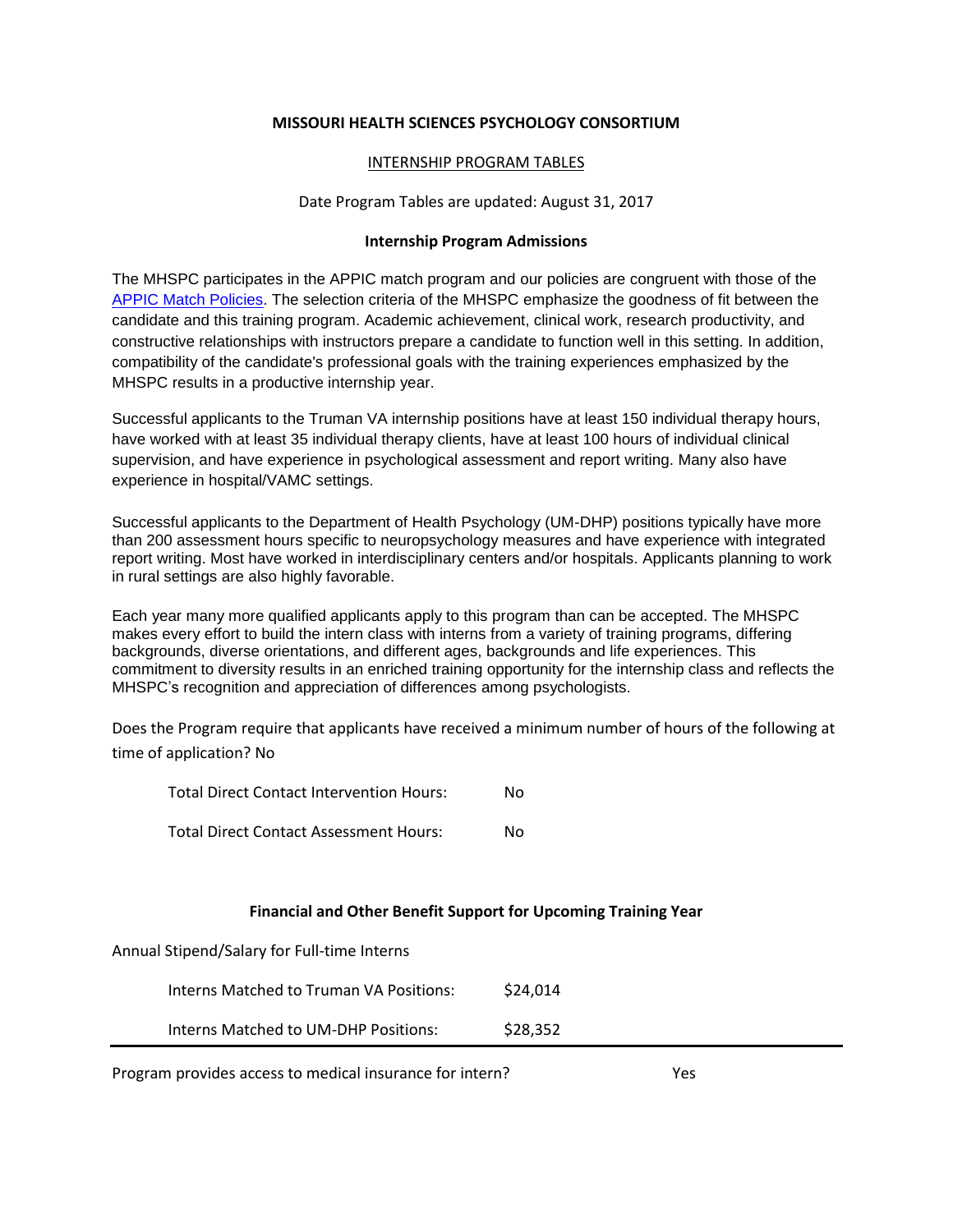# If access to medical insurance is provided

| Trainee contribution to cost required?                           | Yes          |  |  |  |
|------------------------------------------------------------------|--------------|--|--|--|
| Coverage of family member(s) available?                          | Yes.         |  |  |  |
| Coverage of legally married partner available?                   | Yes.         |  |  |  |
| Coverage of domestic partner available?                          | No           |  |  |  |
| Hours of Annual Paid Personal Time Off (PTO and/or Annual Leave) |              |  |  |  |
| Truman VA Interns:                                               | $104$ hrs/yr |  |  |  |
| <b>MU-DHP Interns:</b>                                           |              |  |  |  |
| Hours of Annual Paid Sick Leave                                  |              |  |  |  |
| Truman VA Interns:                                               | $104$ hrs/yr |  |  |  |
| <b>MU-DHP Interns:</b>                                           |              |  |  |  |
|                                                                  |              |  |  |  |

In the event of medical conditions and/or family needs that require extended leave, does the program allow reasonable unpaid leave to interns/residents in excess of personal time off and sick leave? Yes

Other Benefits: Health, Dental, and Vision Insurances; Life Insurance; Flexible Spending Plans